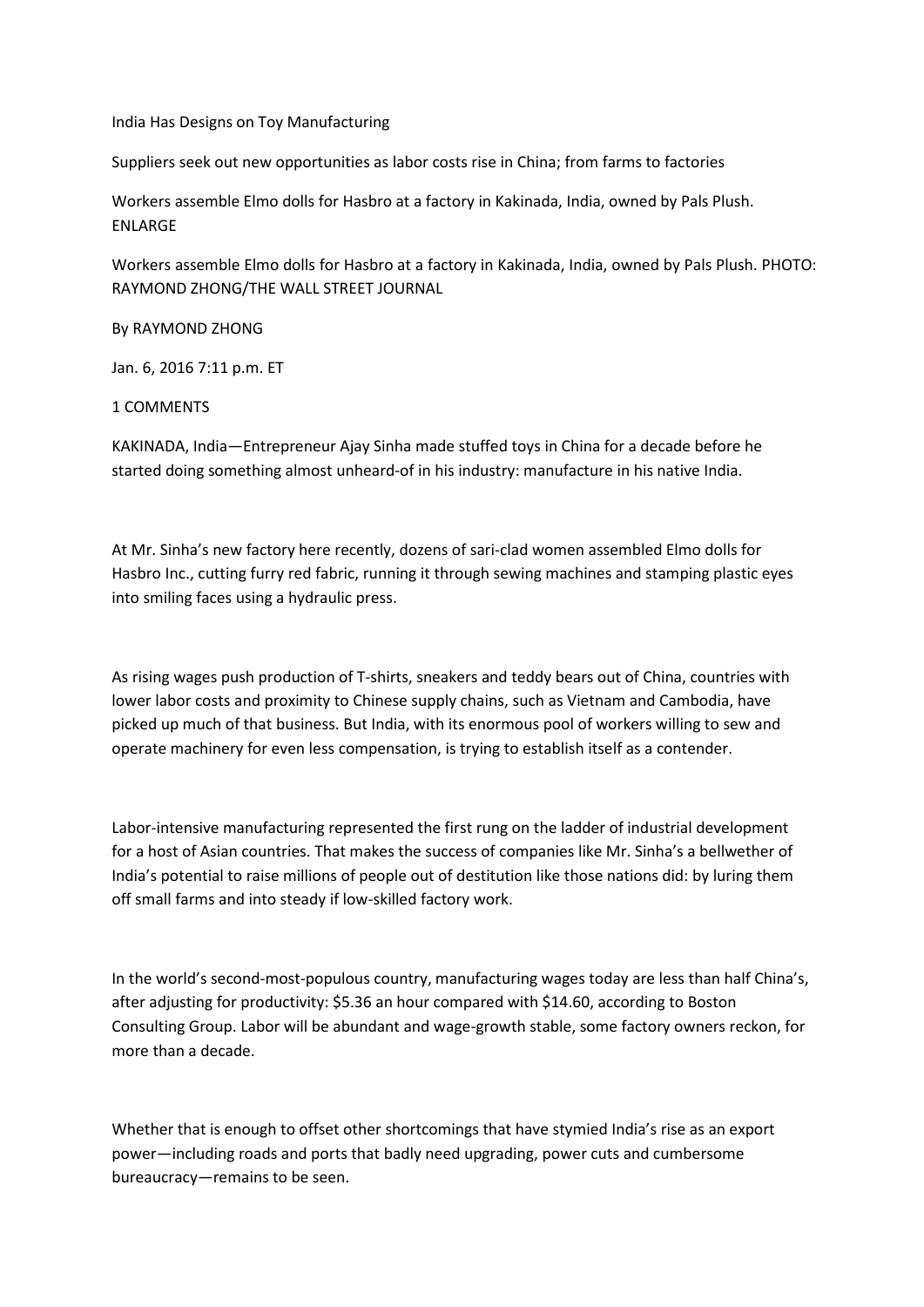China won't be the world's toy workshop forever, said Mr. Sinha, president of Pals Plush Ltd. "The kind of labor we need, for the next 15 years there's nowhere to beat India."

Pals Plush's new plant is in a 16-square-mile special economic zone in Kakinada, on India's southeastern coast, where exporters enjoy incentives from the federal and state governments, including tax-free imports of materials.

The factory's 500 workers, all of them women from nearby farming villages, earn monthly salaries and benefits valued at around \$100, or around a third, per hour, of what Pals Plush pays in China. Many of the women said they had never held a formal job before, and that factory work was a way to achieve financial independence.

Heads of several China-based toy makers who came to scout Kakinada recently said they had high hopes despite the unfamiliar environment. The businessmen snapped photos of monkeys scampering up buildings and of garbage in the streets.

Leo Cheng of Wing Fat Paper Box Co., a Hong Kong-based producer of board games, stationery and electronics, said setting up in India would be little different from his experience, 30 years ago, expanding into mainland China. Factory technology and know-how were just as scarce. "They had workers, nothing else."

John Leung, chairman of GFT Group Ltd., a manufacturer of Transformers, "Star Wars" and other toys for Hasbro that is based in China's Guangdong province, said he plans to start producing soon from a rented factory in Chennai.

Eight years ago, GFT shifted much of its production from China to Vietnam, where today the company's workers earn around \$215 a month, less than Chinese counterparts' salaries. But Vietnam is quickly becoming saturated with factories, Mr. Leung said.

"In the next eight to 10 years, Vietnam will be finished," he said. He said Hasbro, based in Pawtucket, R.I., had urged him to set up shop in India.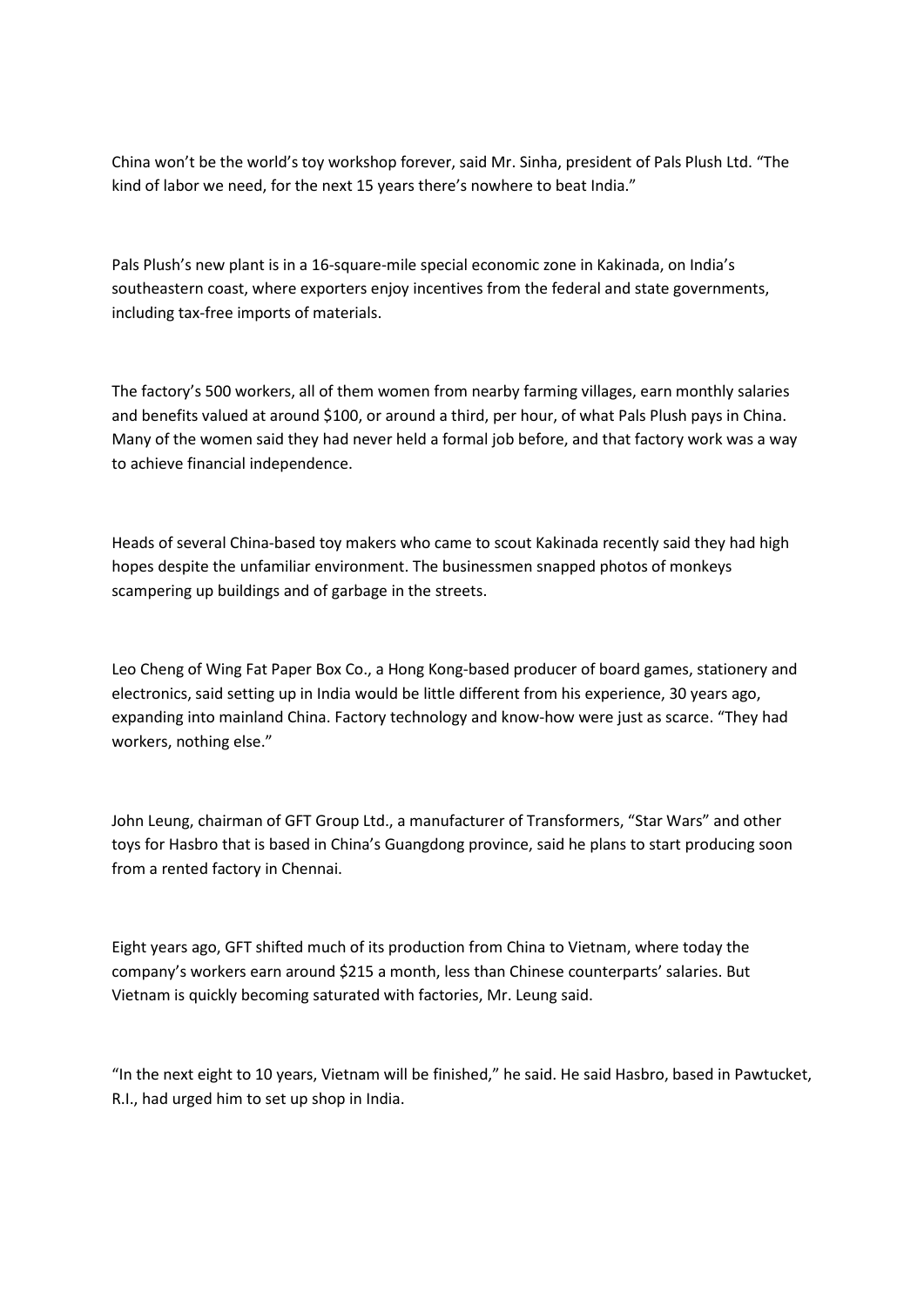Though his Chennai workers' monthly wages will be around \$110 each, Mr. Leung said he doesn't expect to turn a profit in India for at least three years, given the costs of training workers and importing raw materials.

Getting an Indian business license has been a laborious, monthslong process, Mr. Leung added. "They make it very difficult."

Julie Duffy, a Hasbro spokeswoman, said although Hasbro has begun sourcing from India, Vietnam, Indonesia and other countries, "We expect that China will continue to be where the vast majority of our product is manufactured in the foreseeable future."

Mr. Sinha of Pals Plush grew up near New Delhi and set up his first toy factory close to the capital in 1995. But it was costly and slow to import all his materials through Mumbai. Heavy rains could bring rail lines to a halt. Customs and other procedures were burdensome.

After five years, he said, "I was totally defeated."

He moved to the eastern Chinese city of Hangzhou, where his factories have produced soft toys for Walt Disney Co., Wal-Mart Stores Inc., Williams-Sonoma Inc. and others.

But in 2010, Mr. Sinha found himself with a large Christmas order for Disney and not enough manpower to fill it. He said he "paid through the nose" to bus in temporary workers. In China, "aspirations have changed," he said. "Nobody wants to be on a sewing machine anymore."

He started looking elsewhere. He ruled out Sri Lanka, which was still recovering from its decadeslong civil war. He was wary of political instability and natural disasters in Bangladesh. Labor and construction costs were low in Cambodia, but he worried about corruption. He ended up buying land in Sri City, an industrial estate in India's Andhra Pradesh state.

India's infrastructure is better than it was 20 years ago, Mr. Sinha said, and more government clearances are computerized. After two years manufacturing for Disney in Sri City, he signed a deal with Hasbro and built the Kakinada factory.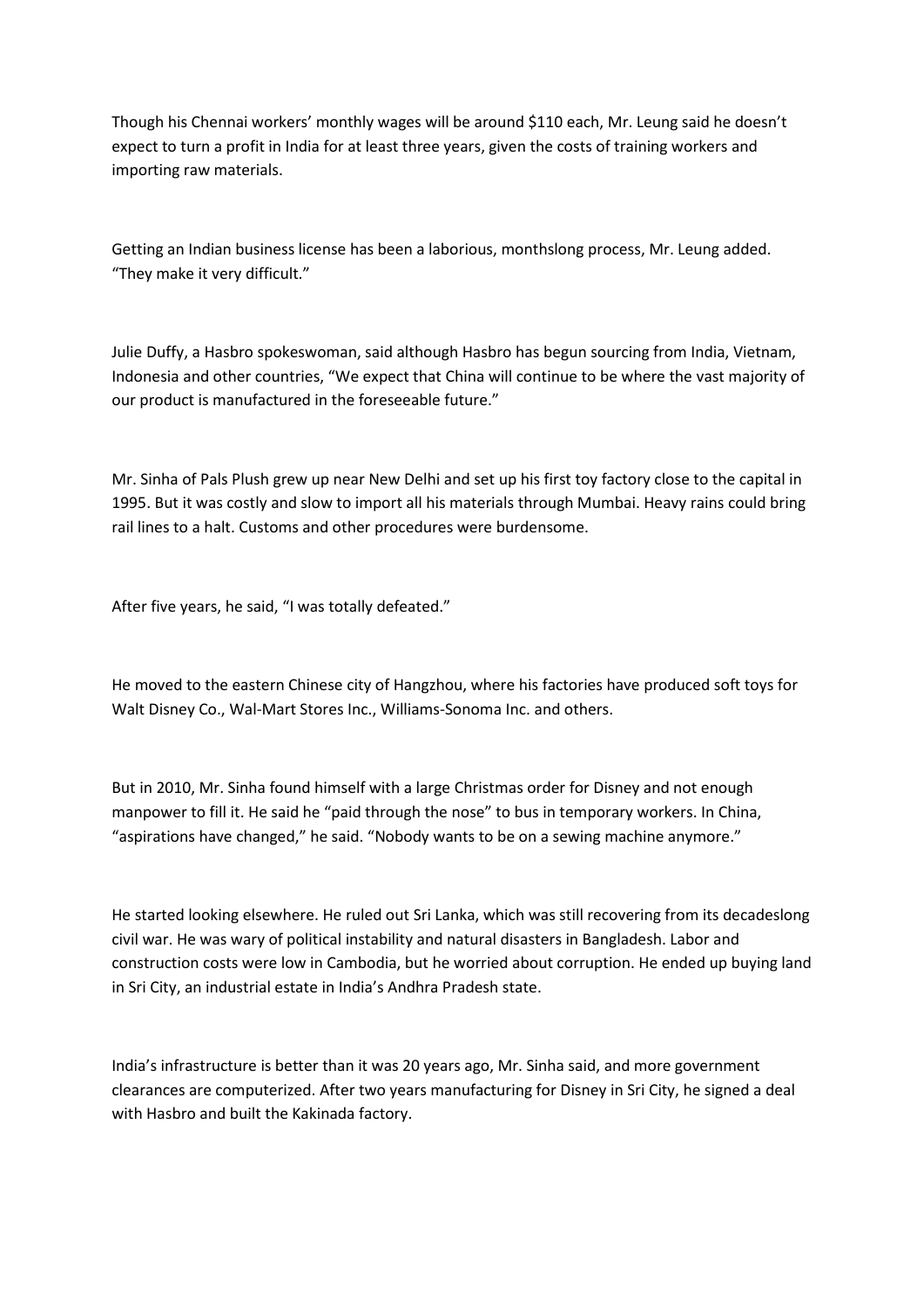To help maintain product quality, Mr. Sinha last year hired six managers from southern China.

"People's way of thinking here—it's opposite to ours," said Chen Xiaolin, originally from Sichuan province, as he watched workers milling about and listening to instructions at the end of a shift. "If it were us having a meeting, we'd line up neatly."

India's lower labor costs mean that even though Mr. Sinha needs to import all of the specialized fabrics he uses and his Indian workers are less productive than Chinese ones, he can still afford to offer buyers a discount on his India-made toys—and keep the same profit margin, he said.

Still, patriotism played a role in his decision to move his business back to India. "This is our country, above all."

Write to Raymond Zhong at raymond.zhong@wsj.com

Most Popular Videos

[http://m.wsj.net/video/20160105/010516bridge/010516bridge\_167x94.jpg]

Truck-Bridge Crashes Caught on Video!

[http://m.wsj.net/video/20160106/010515cesgrabbag/010515cesgrabbag\_167x94.jpg]

CES 2016: Where The Wild Gadgets Are

[http://m.wsj.net/video/20160107/010716cmarkets2/010716cmarkets2\_167x94.jpg]

Déjà Vu for China's Market

[http://m.wsj.net/video/20160107/010715northkoreasa/010715northkoreasa\_167x94.jpg]

A Nuclear North Korea: What Can U.S. Do About it?

[http://m.wsj.net/video/20160107/010716cworld/010716cworld\_167x94.jpg]

Realpolitik: Why China Still Needs North Korea

Most Popular Articles

China Markets Closed for Second Time This Week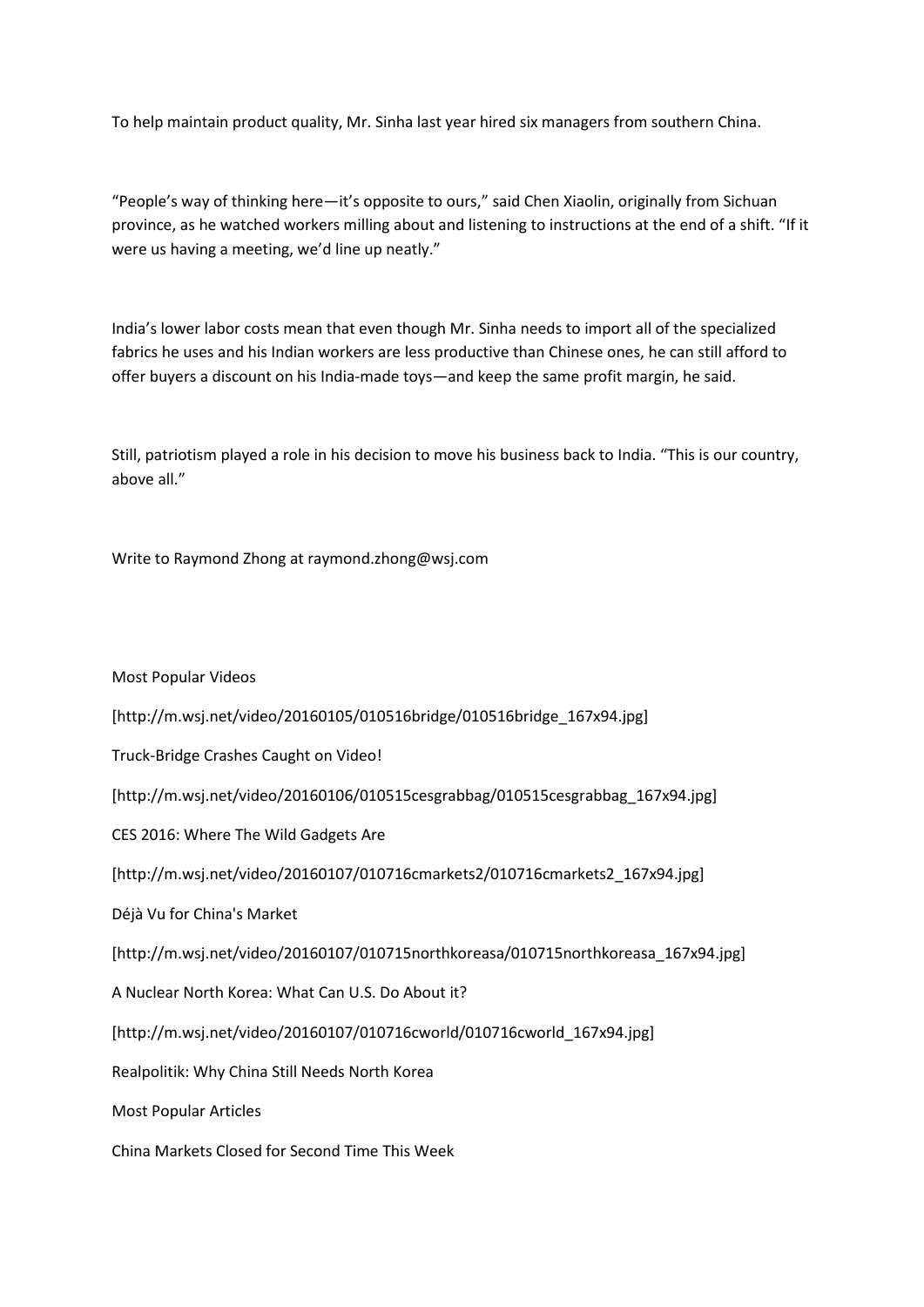China Markets Closed for Second Time This Week Revolt of the Politically Incorrect Opinion: Revolt of the Politically Incorrect Animal Antics: The Comedy Wildlife Photography Awards Animal Antics: The Comedy Wildlife Photography Awards Ethanol Backers Mobilize Against Cruz in Iowa Ethanol Backers Mobilize Against Cruz in Iowa Watching a Bridge That Shaves Trucks Watching a Bridge That Shaves Trucks

Sign In to comment There are 2 comments. Newest OldestReader RecommendedCindy Ford Cindy Ford 1 minute ago good luck!

## David Guerra

David Guerra 5 hours ago

This article provided useful information about business conditions in India and China and even Vietnam. It also confirms what many people have said about why a lot of the manufacturing formerly done in the United States is now done elsewhere. If China, with its low wages, can't keep manufacturing companies from relocating to countries with even lower wages, what hope did America really have in this regard?

Having said that, I remain a little skeptical about India's future as a manufacturing base for labor intensive toys, for the reasons mentioned in the article--bureaucratic hassles, infrastructure, politics and corruption (I suspect it really helped that Mr. Sinha was from India and spoke the language there). Also, India's third world sanitation standards could pose problems. These low standards